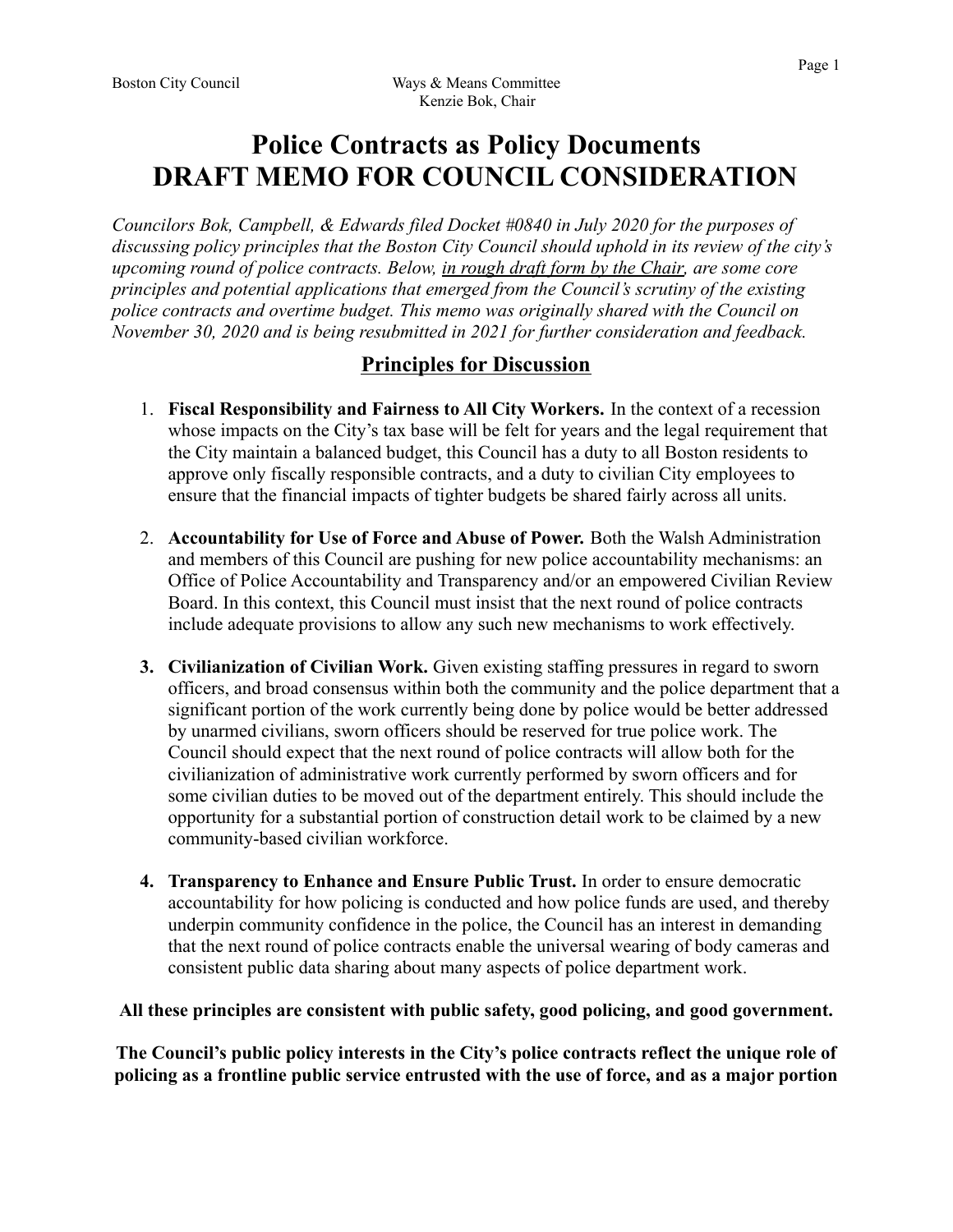### of the City budget. We are grateful for informative conversations with various stakeholders to date, including fiscal analysts, community advocates, BPD command staff, & the public. **Possible Applications of these Principles**

- 1. Fiscal Responsibility and Fairness to All City Workers
	- a. **Expectation 1.1: Reach pay terms in parity with civilian workforce**. As was pointed out in the City of Boston's 2013 dissent from the state-level Joint Labor-Management Committee decision on the BPPA contract for FY11-16 (*Exhibit A, p. 12*), that major decision gave police a 25.4% raise over six years while the civilian workforce only saw a 12.3% increase over the same period. This gap has since widened still further; in the most recent set of contracts, police appeared to receive the same annual 2% increase as other bargaining units, but in fact received a significant additional bump in the form of a hazard pay increase, which is counted as regular compensation for all relevant purposes (*Exhibit B*). As the Council stated in a unanimous 2016 letter (*Exhibit C*), "we are deeply concerned by the widening pay disparity between public safety unions and our civilian city employees," and "escalating public safety salaries have squeezed out other City positions." The Council is therefore unlikely to approve further arbitration awards that exacerbate this dynamic. The Council expects that the new round of police contracts will narrow this disparity with civilian pay, not widen it.
	- b. Expectation 1.2: Reform structures that treat overtime as a routine measure. The cost of police overtime to the City has ballooned enormously over the past decade; as shown by the *BMRB's* July 2020 report  $(Exhibit D)$ , it has increased from approximately \$40 million in 2010 to \$72.5 million in 2020, an 81% increase. This is *four times* the rate of inflation, which is up only 19% over the same decade. A number of provisions of the contract appear designed to maximize overtime, including a provision (Article IX, Section 3.D) requiring that shifts not be rearranged to reduce overtime opportunities  $(Exhibit E, p. 20)$ . By contrast, if officers who routinely attend court were on regular duty for at least some hours when courts normally operate, or officers routinely attending community events were on regular duty on weekday evenings, officers' legitimate desire for predictable hours could be harmonized with the public fiduciary interest in minimizing overtime. The Council expects that new police contracts should seek to convert such routine uses of overtime into regular hours, thereby reserving overtime for genuinely unpredictable aspects of public safety work.
	- c. Expectation 1.3: Enable overall overtime and department budget reductions. In light of the aforementioned recession, along with ongoing evaluations as to which tasks currently assigned to the police department could be more appropriately handled by civilian or service-provider partners, the City requires the flexibility to make appropriate public safety budgeting decisions in the coming year. These could include an overall reduction in the police budget in order to enable other public-safety-related reinvestments. The Council expects that the new police contracts will recognize the need to achieve financial efficiencies, and therefore make amendments to tighten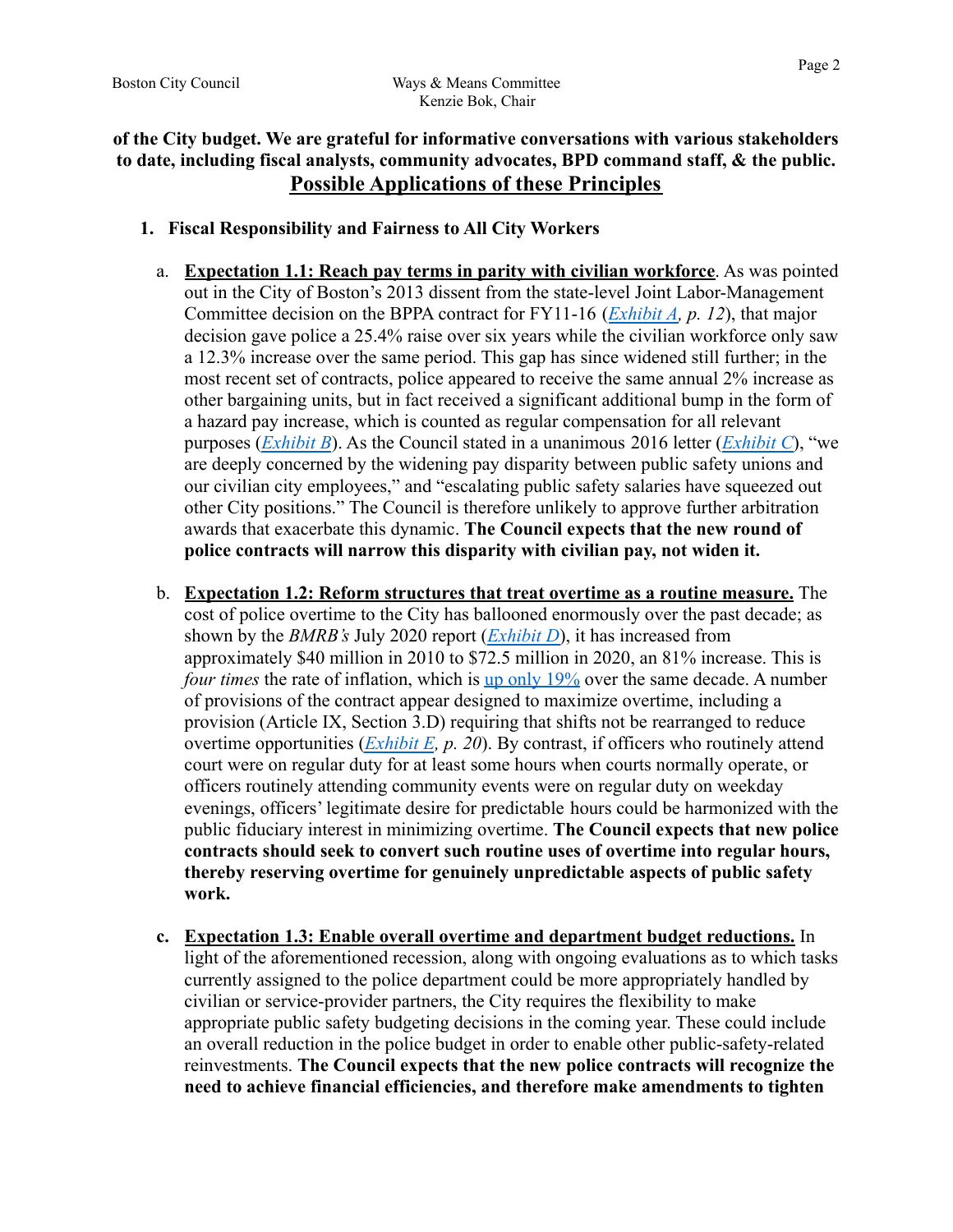#### overtime and other provisions such as would have saved the City at least \$40 million if applied in FY20.

d. Expectation 1.4: Tighten oversight on injured-duty list. Article XIII of the BPPA contract (*Exhibit E, p. 31*) lays out the parameters by which a BPD officer is placed and retained on injured duty; surprisingly, a provision of that article currently allows some partial-duty officers to continue to serve paid details. As shown by data provided by the Boston Police Department on November 16, 2020 (*Exhibit F, p.* 7), the number of officers on long-term injured or illness status was stable for FY17-19, increasing only slightly from 146 in Jan'17 to 151 in Jan'18 to 158 officers in Jan'19. This number then rose dramatically as of January 2020 to 216 officers, and it stands as of September 2020 at 270 officers, or about a tenth of the total force. This represents a 71% increase over 21 months, an uptick that predates the onset of COVID-19. Just the cost of replacing these additional 112 officers (158 vs. 270) likely amounts to \$17.5 million or more in overtime costs. It is imperative both fiscally and for the health of the City's police officers that the department reverse this recent alarming trend, as we know it is endeavoring to do. The Council expects that new police contracts will aim to curb this dramatic increase in officers on injured duty, whether through modification of Article XIII, new injury risk mitigation protocols, or other steps.

#### 2. Accountability for Use of Force and Abuse of Power

a. Expectation 2.1: Remove binding arbitration for major discipline and enable new accountability measures to operate effectively. Article VI of the 2007 BPPA contract, entitled "Grievance & Appeal" (*Exhibit E, p. 7*), is the mechanism that drives almost all labor-management disputes in the police department to binding arbitration. Arbitrators have overturned nearly three-quarters of BPD discipline and nearly a third of firings over the past 13 years, per Campaign Zero (Exhibit G, pp. 6-7). The 1979 BPPA contract previously exempted decisions regarding suspension and discharge from binding arbitration, but the 2007 contract removed that exemption  $(Exhibit H, p.$ 5). For the recommendations of an empowered Civilian Review Board—whether as proposed by the Mayor (*Exhibit I*) or by certain Councilors (*Exhibit J*)—to not only be acted upon by the Police Commissioner but actually upheld, the Council expects that new contracts will either exempt discipline and discharge from binding arbitration, or at minimum allow the recommendation of a duly-constituted Civilian Review Board to supersede the judgment of an arbitrator.

#### 3. Civilianization of Civilian Work

a. Expectation 3.1: Civilianize administrative roles within the department. In its July 28, 2020 presentation to the Council, BPD made reference to a long-term goal of civilianizing 80 to 100 administrative positions currently filled by sworn officers, who are paid at regular and hazard pay rates commensurate with their training for police work  $(Exhibit K, p. 5)$ . Given that the department back-fills about 94 police shifts each day, driving high replacement overtime costs, it would be advantageous to return more of these sworn officers to direct police work. Of the administrative positions currently occupied by sworn officers, 32 are involved in operating a decentralized detail system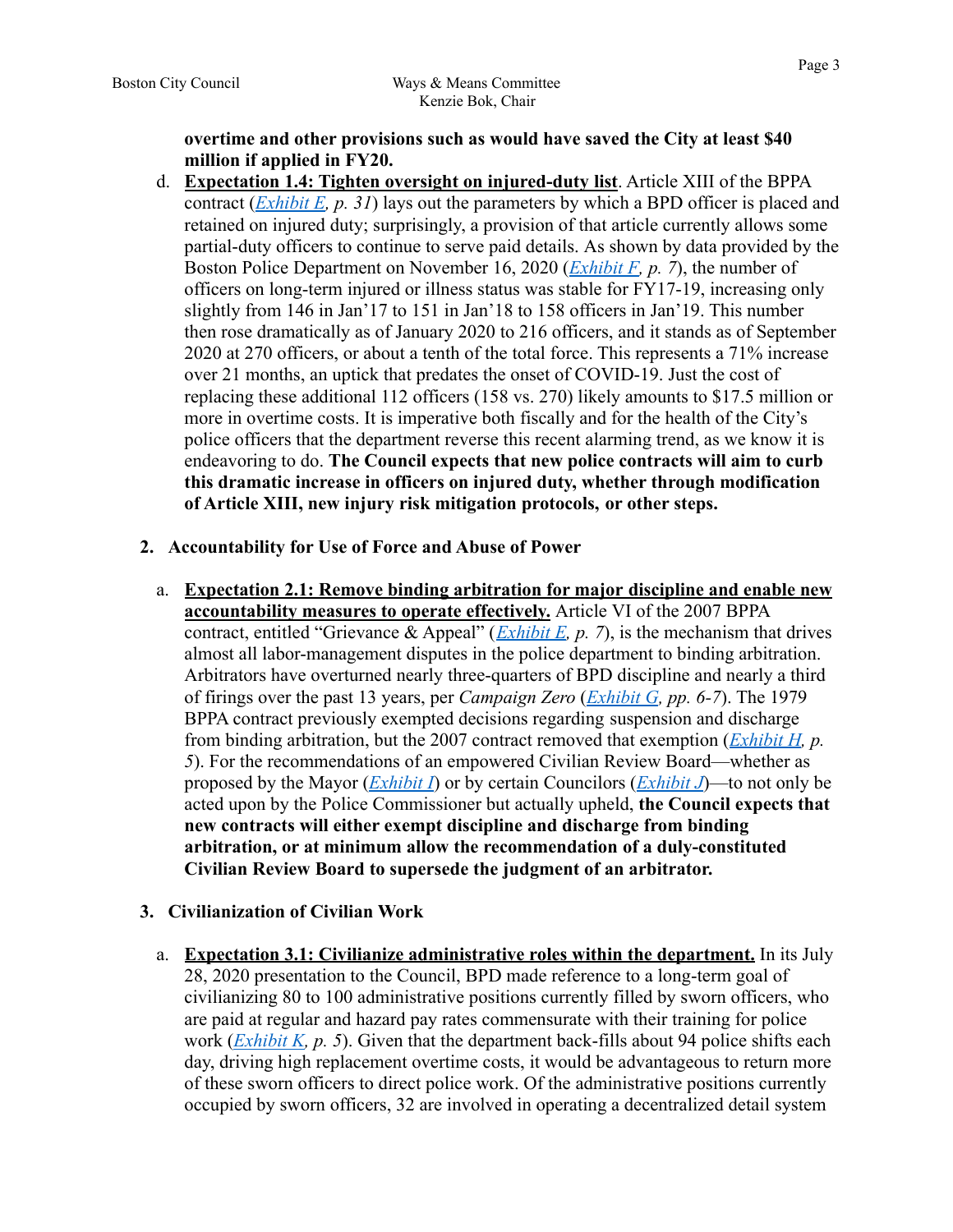$(Exhibit F, p. 8)$  which has been mentioned for reform since at least the 1993 contract (*Exhibit E*, p. 29), and which currently costs the department more than the  $10\%$ administrative fees that it receives. A number of detail system roles and other desk jobs are specifically designated for sworn officers in the BPPA contract. The Council expects that new contracts will provide the Police Commissioner with the necessary discretion to civilianize such roles where appropriate.

- b. Expectation 3.2: Open up construction detail opportunities to a local civilian workforce. The Boston Police Department reports that over the last ten months, 26,410 details have gone unassigned/unclaimed, compared to 23,856 details claimed by officers over the same period  $(Exhibit F, p. 8)$ . A large proportion of these details, claimed and unclaimed, are construction details throughout the city. With wages paid mainly by developers and utility companies, assigning a portion of these details to civilian flaggers could represent an exciting opportunity to create good new jobs for Boston residents, especially the residents of color disproportionately impacted by unemployment, long-time economic inequities, and the current recession, as *Families* for Justice as Healing has pointed out  $(Exhibit L)$ . Furthermore, the 10% in administrative fees for the details currently going unclaimed could definitely cover the administrative costs for such a civilian employment effort. The Council expects new contracts to enable the Police Commissioner to assign some portion of these construction details to be filled outside the Police Department.
- c. Expectation 3.3: Ensure that latitude exists to create unarmed civilian entities to respond to some 911 calls. Councilors have raised the possibility of establishing an alternative 911 emergency response  $(Exhibit M)$ , and the Boston Police Reform Task Force included in its final report  $(Exhibit N)$  the recommendation that "the City should" identify, strengthen, and expand services that appropriately serve and support the BPD in shifting responsibility in responding to instances involving people experiencing homelessness, substance use, mental health crises, or other social vulnerabilities." A large number of BPD officers are already working in partnership with service-providers around such issues, and BPD leadership has reported actively looking at models that would allow for formally establishing such alternative response mechanisms. In the past, however, efforts to create alternative public safety response models – from Mattapan civilian patrols in the 1970s, to the establishment of the Downtown Business Improvement District in the 1990s, to municipal police supplementing public housing security in the 2000s – have foundered on questions of compatibility with the City's police contracts  $(Exhibit H, p. 11)$ . As the City continues to explore such alternative models, the Council expects new police contracts to be written so as to allow for the creation of such alternative response frameworks outside of the police department.

#### 4. Transparency to Enhance and Ensure Public Trust

a. Expectation 4.1: Universalize body cameras. In the interest of transparency and for the protection of both police officers and other Boston residents, body cameras should be extended to all BPD units and should be required to be worn during overtime hours,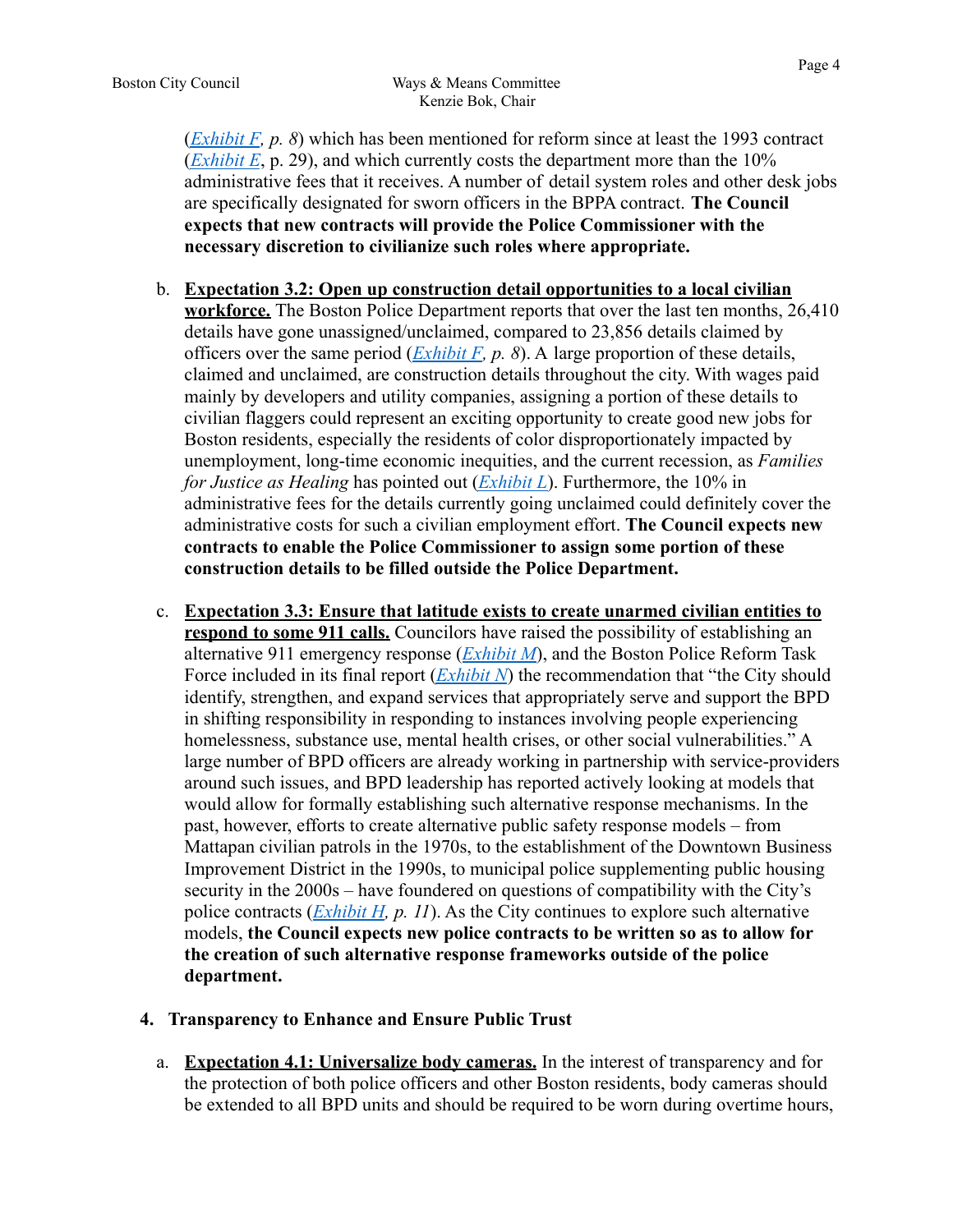- b. Expectation 4.2: Share all information provided to the unions with the public as well. At various points, our police contracts require that information like work schedules, shift vacancies, available overtime or detail shifts, seniority lists, orders, etc. be publicly posted on department bulletin boards or otherwise shared with the unions. This information should be publicly posted and shared with the public as well. especially given the recent lack of clarity about minimum staffing levels. The Council expects increased transparency about how the police force is typically distributed across the City, and to what extent this distribution is dictated by contracts or at **Police Commissioner discretion.**
- c. Expectation 2.2 Ensure that contract language does not impede the sharing of important use-of-force and "sensitive officer conduct" accountability data with the public. The Boston Police Reform Task Force's recommendations  $#4$  and  $#5$  $(Exhibit N)$  focus on the creation of public-facing data dashboards in regard to use of force, FIOs, complaints, search warrants, etc., to be disaggregated by categories such as race, ethnicity, and zip-code. The Council expects that new police contracts will not include any provisions that would block this important proposed step to enhance public confidence.

# **List of Exhibits A-O**

Exhibit A: BPPA JLMC Award & City Dissent for 2010-2016

Exhibit B: BPPA Agreement for 2016-2019

Exhibit C: Boston City Council, Unanimous Letter of February 24, 2016

Exhibit D: BMRB Research Update for July 2020: Boston Police Budget in Context

Exhibit E: BPPA Contract for 2007-2010 (Note: This remains the base contract. The BPPA

contract referenced here is also illustrative of the other unit contracts, which move in tandem.)

Exhibit F: Boston Police Department, City Council Presentation for November 16, 2020

Exhibit G: Campaign Zero, Boston City Council Presentation for September 8, 2020

Exhibit H: Councilor Bok, Boston City Council Presentation for September 8, 2020

Exhibit I: Mayor Walsh, Ordinance for Office of Police Accountability & Transparency

Exhibit J: Councilors Campbell, Arroyo, & Mejia, Ordinance for Civilian Review Board

Exhibit K: Boston Police Department, City Council Presentation for July 28, 2020

Exhibit L: Families for Justice as Healing Report: Invest in Community Not Policing

Exhibit M: Councilors Wu, Edwards, & Mejia, Ordinance for Unarmed Civilian Response

Exhibit N: Boston Police Reform Task Force, Recommendations to the Mayor

Exhibit O: BPPA Agreement for 2016-2017

All exhibits are hosted for download here.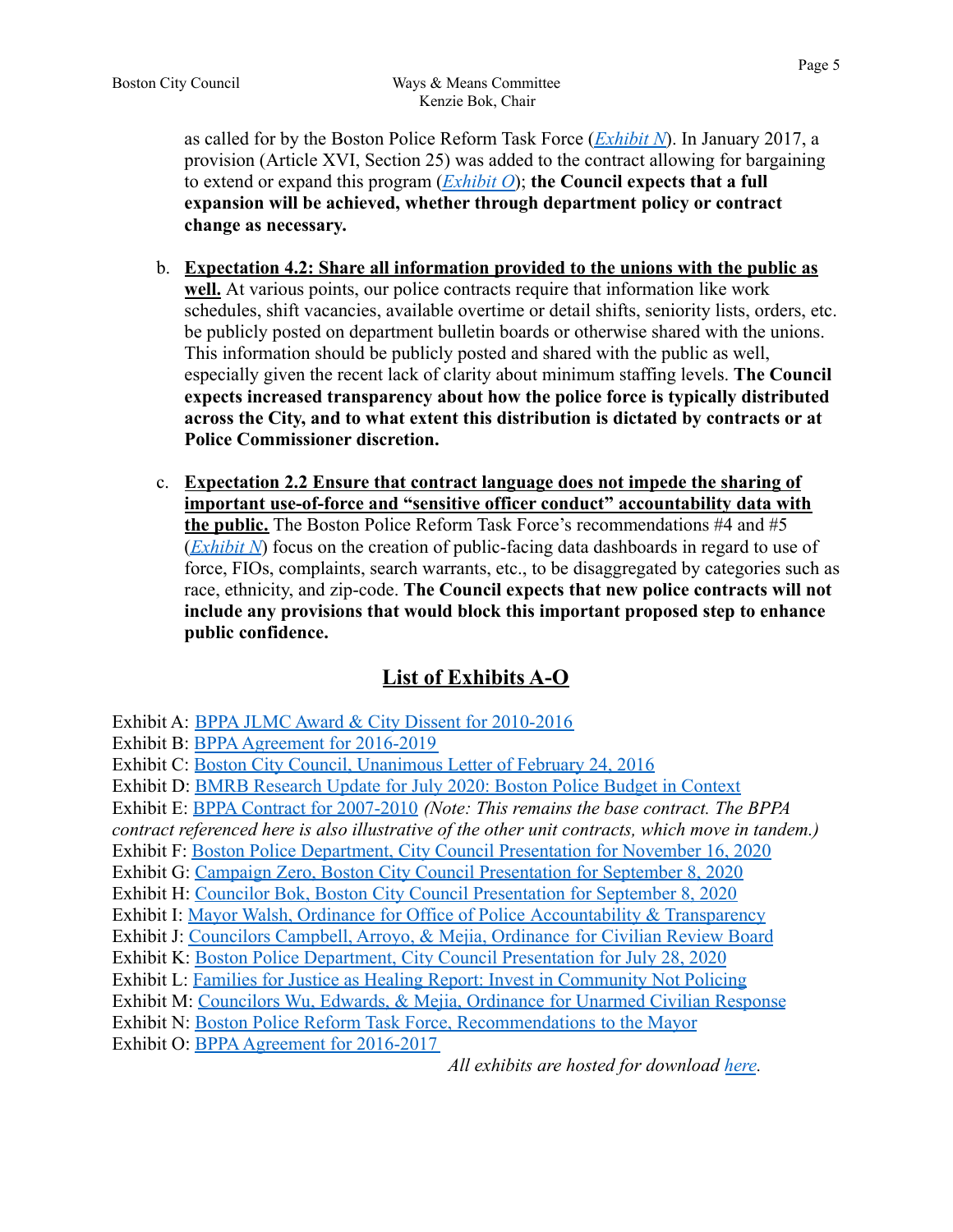### As Ways & Means Chair, Councilor Bok will welcome feedback on the above principles and related expectations from Councilors, stakeholders, and the public over coming sessions.

Appendix: Other Policy Suggestions by Advocates & Councilors in Recent Discussions Recorded here for possible further conversation

- 1. Create mechanisms to enable the hiring and promotion of a more diverse force; this mainly requires Civil Service reforms at the state level.
- 2. Convert court overtime records to an electronic system, to better catch potential abuse, and work with the District Attorney's office to reduce occasions for court overtime, especially as more than half of paid court overtime last year was for hours unworked  $(Exhibit P)$ .
- 3. Explore ways to make the swapping of tours for mutual convenience more common than absences that result in overtime
- 4. Experiment with alternative shift models that could better match the rhythm of the work and result in less overtime
- 5. Lower the weekly maximum of 90 hours worked, due to safety concerns for both officers and city residents.
- 6. Reconsider the provision that applies the Boston residency requirement to BPD officers only for their first ten years of service.
- 7. Call for open police contract negotiations, the inclusion of community observers, the noticing of contract meetings, and/or public reports on major topics at issue.
- 8. Hold the Police Department to municipal ordinance 6-1.12.b ( $\frac{Exhibit O}{D}$ , that no city employee may earn more than 10% of their regular salary in overtime without express authorization by the Mayor and City Council. The City's Corporation Counsel takes the position that this ordinance is superseded by the City's collective bargaining agreements and the Fair Labor Standards Act, given the police department's assignment of shifts beyond such a limit  $(Exhibit R)$ .
- 9. Apply more narrowly the City Charter language in Section 42 (*Exhibit S*) by requiring the Police Commissioner to make a specific and public declaration of a "case of extreme" emergency involving the health or safety of the people or their property" that justifies spending over the police department's budget limit, rather than treating all police overtime as automatically meeting this standard.

# **List of Exhibits P-S**

Exhibit P: Councilor Arrovo, ACLU, Prog. MA, BU Spark! Lab – Court Overtime Report Exhibit O: Ordinance Establishing Standard Provisions for Annual Appropriate Orders, 1980